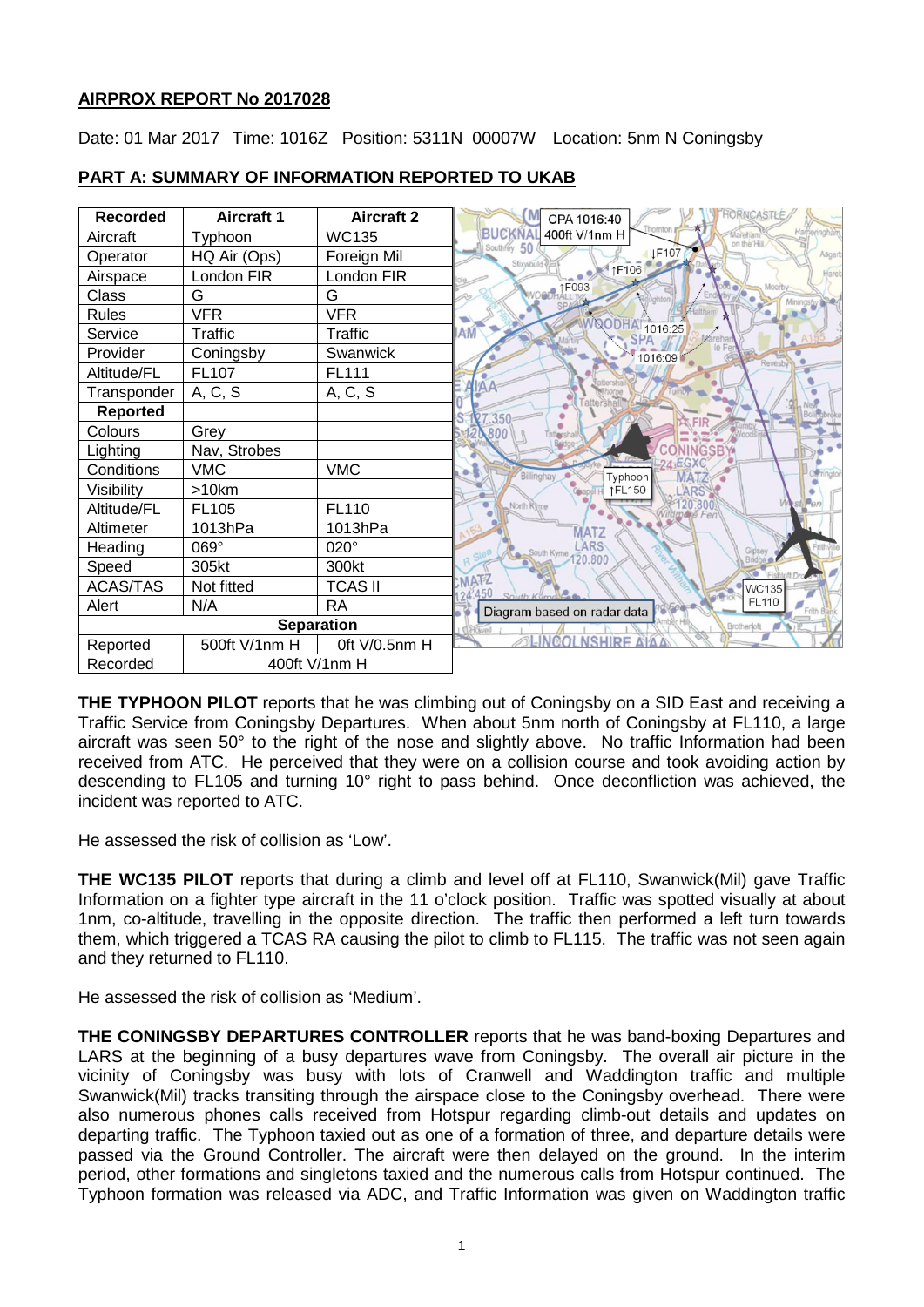operating to the NE that was potentially a confliction. The Typhoon formation got airborne and called on frequency whilst the controller was handing over another formation to Hotspur. The Typhoons were wearing unexpected squawks, were therefore identified using the departure method, and were placed under a Traffic Service. The controller was expecting all 3 to get airborne and therefore some confusion arose when only 2 squawks were observed on radar, which seemed to be backed up by only 2 aircraft showing on the Electronic Tote. He was confirming with the ADC that only two had got airborne and, whilst on the landline, another aircraft was released with a climb-out-restriction imposed due to traffic transiting through the overhead. Although the controller had spotted multiple potential conflicting tracks transiting through the overhead at various levels, the distractions of the landline calls, the confusion over the squawks and number of Typhoons in the formation, as well as trying to hand over the LARS VHF frequency to another controller who had come to split the LARS/Departures task, distracted him from passing timely Traffic Information to the Typhoons on traffic working Swanwick(Mil). The conflicting traffic was transiting south to north, 5nm east of Coningsby. The lead Typhoon called visual with it and reported levelling off and taking a turn to track behind. They advised on frequency that they would discuss on the ground whether to report an Airprox.

He perceived the severity of the incident as 'High'.

**THE CONINGSBY SUPERVISOR** reports that there was a UT App controller, a Departures controller and a standby controller for either Director or LARS in the ACR. It was a BLU [weather] day and because the aircraft had started to taxy all together, rather than staggered as on previous days, it was decided to have a LARS controller in position. The LARS controller was in position quite quickly; however, there was no LARS traffic at the time. Two formations got airborne and the tempo in the ACR was starting to increase. He asked the Departures controller whether they wanted him to handover one of the formations, but Hotspur were already on the landline in the process of taking the handover. At the time, he noticed Swanwick had aircraft tracking thorough the Coningsby overhead, but he thought nothing of it because he had heard the Departures controller put numerous climb-out restrictions on, and they seemed to be in control of the situation. As the Typhoon flight got airborne, the Departures controller queried the code callsigns because they didn't match expectations; the ATC assistant was asked to check the allocations and the Supervisor checked the GUI<sup>[1](#page-1-0)</sup> to see whether it was an ATC issue. Shortly afterwards he was informed that an incident had just occurred and he heard the pilot say on the frequency that he would be calling ATC once he was back on the ground.

**THE SWANWICK (MIL) CONTROLLER** reports the he was working on the east bank in the TAC-left position, there was a planner in place and TAC-right. The sector was very busy, north-east sector were also busy, which meant they couldn't take on the majority of traffic until later than usual, so east had to hold onto traffic that was well inside north-east's airspace. He was controlling 5 aircraft: one Typhoon and 2 USAF tankers and 2 receivers, all separate elements. The USAF aircraft were transiting to AARA7 to refuel. The D323 complex was active with aircraft operating inside and coordination could not initially be achieved. However, after a lengthy discussion with Hotspur, the planner managed to get clearance through D323 A/B, at first with all elements but this later changed to the first two aircraft only, which were about 50nm ahead of the other two. The Airprox WC135 was under a Traffic Service, transiting northbound under Y70 at FL110, approximately 2nm east Coningsby. He saw traffic climbing out of Coningsby and gave the WC135 pilot an approximate information call and then updated it with a more accurate call. The Coningsby traffic continued to climb and, when it was passing FL080, he attempted to complete some admin calls with the WC135 pilot when in hindsight he should have updated the Traffic Information. The traffic continued to climb and, once the pilot had answered the admin call, he called the traffic again. He did not have time to call Coningsby, and he did not received a call from them. Looking back on the incident he thought he perhaps should have called Coningsby with Traffic Information.

He perceived the severity of the incident as 'Low'.

**THE SWANWICK(MIL) SUPERVISOR** reports that the Traffic Intensity on the unit was building, the East sector had 2 TACs and a planner on a Standards Check in place, and the North-East sector was

 $\overline{\phantom{a}}$ 

<span id="page-1-0"></span><sup>1</sup> Graphical User Interface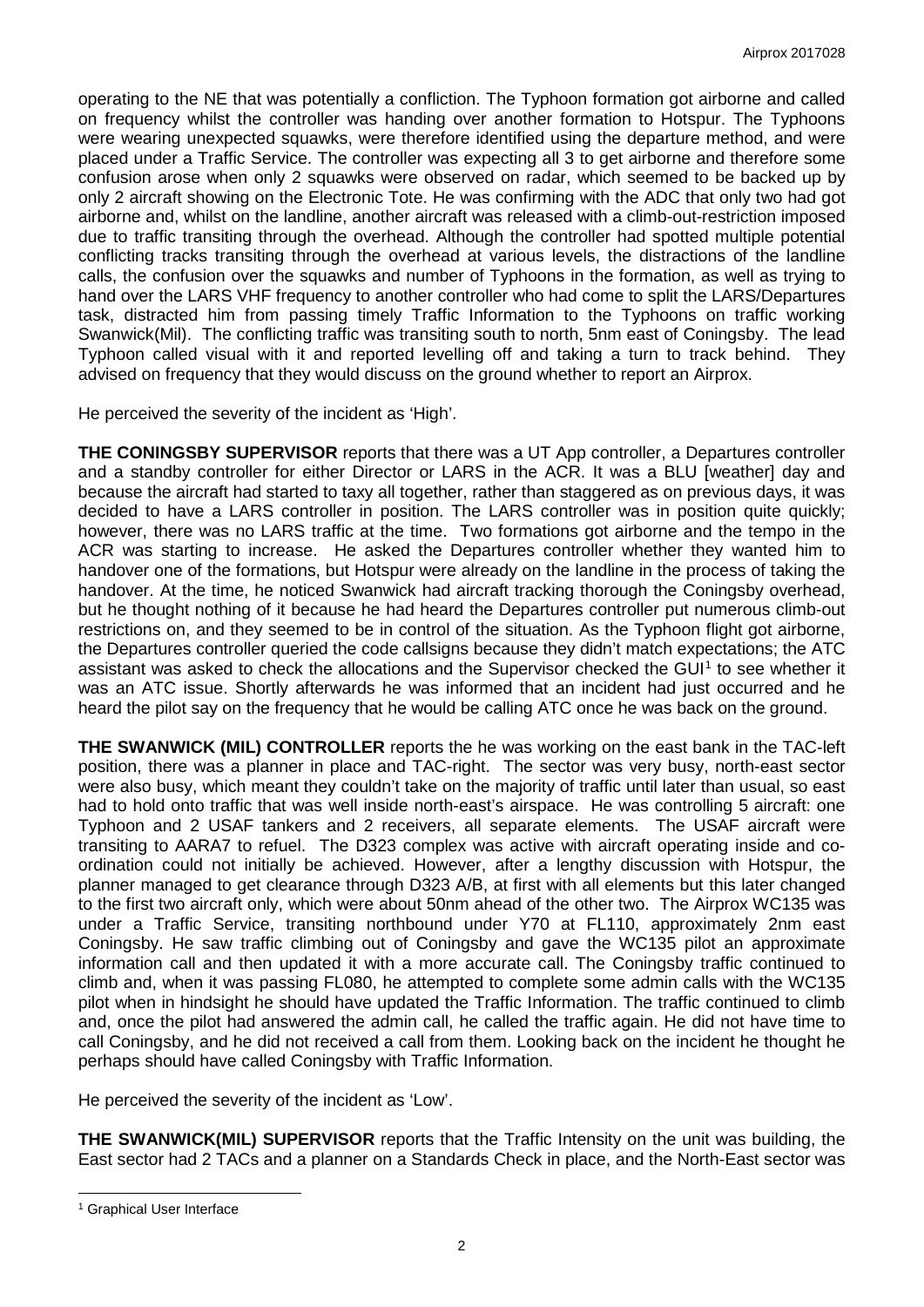also getting busier and already had 2 TAC controllers and a planner in place. He decided to get the overload controller in place, did not see the incident occur, and was not made aware of it until later that afternoon.

#### **Factual Background**

The weather at Coningsby was recorded as follows:

METAR EGXC 010950Z 24010KT 9999 FEW010 SCT140 BKN220 07/04 Q0997 BLU NOSIG=

Portions of the tape transcripts between the Coningsby Departures controller and the Airprox Typhoon (Typhoon B) are below, Typhoon C is the number two in the formation, the departures controller was also controlling another Typhoon formation, Typhoon A and refers to a further formation (D):

| <b>From</b> | To            | <b>Speech Transcription</b>                                                                                                                        | Time     | <b>Remarks</b>                                                                                                      |
|-------------|---------------|----------------------------------------------------------------------------------------------------------------------------------------------------|----------|---------------------------------------------------------------------------------------------------------------------|
| Deps        | Hotspur       | Coningsby departures, request controller two for<br>handover, [Typhoon A c/s]                                                                      | 10:14:05 |                                                                                                                     |
| Hotspur     | Deps          | Okay, standby                                                                                                                                      | 10:14:10 |                                                                                                                     |
| Deps        | App assistant | [name], can you sort code call sign out for<br>???????? ???????? ????                                                                              | 10:14:27 | Inaudible after 'for'                                                                                               |
| Typhoon A   | Deps          | [Typhoon A c/s] flight looking for further climb,<br>block when able.                                                                              | 10:14:29 | Steps on previous<br>transmission.                                                                                  |
| Deps        | Typhoon B     | [Typhoon B c/s] flight, Coningsby departures. Good<br>morning, identified, climb flight level one five zero.                                       | 10:14:35 |                                                                                                                     |
| Deps        | Hotspur       | Hello, hotspur??                                                                                                                                   | 10:14:47 |                                                                                                                     |
| Typhoon B   | Deps          | Coningsby departures, [Typhoon B c/s] flight, SID<br>east, flight level one five zero, traffic service.                                            | 10:14:48 |                                                                                                                     |
| Deps        | Typhoon B     | [Typhoon B c/s] flight, Coningsby departures. Good<br>morning, identified, climb flight level one five zero,<br>traffic service.                   | 10:14:55 |                                                                                                                     |
| Typhoon B   | Deps          | Flight level one five zero, traffic service, [Typhoon<br>B c/s] flight.                                                                            | 10:15:00 |                                                                                                                     |
| Hotspur     | Deps          | Hotspur                                                                                                                                            | 10:15:00 |                                                                                                                     |
| Deps        | Hotspur       | It's Coningsby departures, handover [Typhoon B<br>c/s] flight.                                                                                     | 10:15:01 | <b>UKAB Note - the</b><br>controller refers to the<br>wrong callsign, he is<br>handing over Typhoon<br>A formation. |
| Hotspur     | Deps          | Go ahead.                                                                                                                                          | 10:15:05 |                                                                                                                     |
| Deps        | Hotspur       | Coningsby north fifteen miles tracking zero one<br>zero squawking five one two one. Number two, two<br>miles in trail squawking five one two two.  | 10:15:06 |                                                                                                                     |
| Hotspur     | Deps          | Contact.                                                                                                                                           | 10:15:13 |                                                                                                                     |
| Deps        | Hotspur       | Climbing flight level one five zero, traffic service.                                                                                              | 10:15:14 |                                                                                                                     |
| Hotspur     | Deps          | Climbing flight level one five zero, [Typhoon A c/s].<br>Identified traffic service. Contact hotspur tad one<br>two nine, backup zero eight seven. | 10:15:16 | <b>UKAB Note- Hotspur</b><br>use the correct Typhoon<br>callsign.                                                   |
| Deps        | Hotspur       | One two nine, zero eight seven thank you.<br>Coningsby.                                                                                            | 10:15:22 |                                                                                                                     |
| Hotspur     | Deps          | Hotspur                                                                                                                                            | 10:15:22 |                                                                                                                     |
| Deps        | Typhoon A     | [Typhoon A c/s] flight, contact hotspur TAD one<br>two nine, backup zero eight seven, good day.                                                    | 10:15:26 |                                                                                                                     |
| Typhoon A   | Deps          | One two nine, backup zero eight seven, [Typhoon<br>A c/s]. Many thanks.                                                                            | 10:15:29 |                                                                                                                     |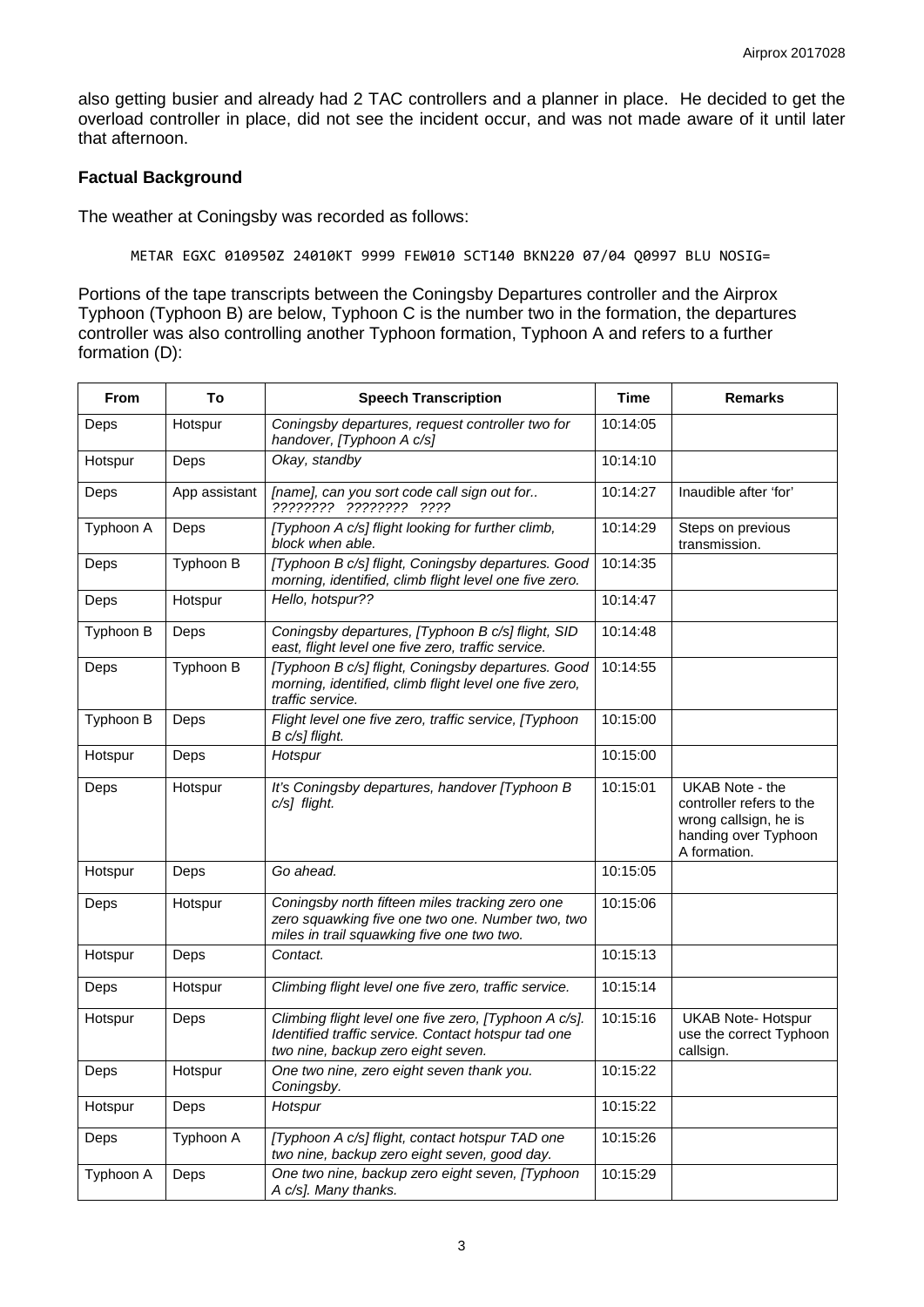| <b>From</b> | To        | <b>Speech Transcription</b>                                                                                           | <b>Time</b> | <b>Remarks</b>                                          |
|-------------|-----------|-----------------------------------------------------------------------------------------------------------------------|-------------|---------------------------------------------------------|
| Deps        | unknown   | Right, so that's not what I was prenoted and all the<br>squawks are wrong.                                            | 10:15:50    |                                                         |
| Tower       | Deps      | Tower                                                                                                                 | 10:15:53    |                                                         |
| Deps        | Tower     | Just confirming how many [Typhoon B<br>Err, deps.<br>c/s] 's came out? Two?                                           | 10:15:54    |                                                         |
| Tower       | Deps      | Yeah, it was two ship yea. They I was, just saw<br>the squawks on the screen and err, I've told<br>ground about that. | 10:15:55    |                                                         |
| Deps        | Tower     | Ah, roger.                                                                                                            | 10:16:00    |                                                         |
| Tower       | Deps      | Okay, and request release on [Typhoon D c/s]<br>formation?                                                            | 10:16:01    |                                                         |
| Deps        | Tower     | [Typhoon D c/s] erm, climb flight level one hundred<br>released.                                                      | 10:16:04    |                                                         |
| Tower       | Deps      | Flight level one hundred and released. Thank you                                                                      | 10:16:11    |                                                         |
| Deps        | Tower     | Deps                                                                                                                  | 10:16:13    |                                                         |
| Tower       | Deps      | Tower                                                                                                                 | 10:16:13    |                                                         |
| Deps        | Typhoon B | [Typhoon B c/s] request level passing?                                                                                | 10:16:15    |                                                         |
| Typhoon B   | Deps      | Passing flight level one zero five, [Typhoon B c/s].                                                                  | 10:16:19    |                                                         |
| Deps        | Typhoon C | [Typhoon C c/s], request level passing?<br>10:16:22                                                                   |             |                                                         |
| Typhoon C   | Deps      | [Typhoon C c/s], passing flight level eight five.                                                                     | 10:16:24    |                                                         |
| Deps        | Typhoon B | [Typhoon B c/s] flight squawk five one one one and<br>10:16:28<br>one two.                                            |             |                                                         |
| Typhoon B   | Deps      | For info, [Typhoon B c/s] flight just passing behind<br>10:16:35<br>a heavy traffic this time.                        |             |                                                         |
| Deps        | Typhoon B | Err, [Typhoon B c/s] flight roger, traffic left<br>eleven o clock one mile, tracking north, no factor                 | 10:16:39    |                                                         |
| Typhoon B   | Deps      | Yea, copied. We had to level and pass behind for<br>that traffic.                                                     | 10:16:47    |                                                         |
| Deps        | unknown   | Right I've just not called that traffic to him<br>Distracted and he's called it.                                      | 10:16:51    | Believed to be to<br>another controller in the<br>room. |
| Hotspur     | Deps      | Hotspur                                                                                                               | 10:16:56    |                                                         |
| Deps        | Hotspur   | Coningsby departures, handover [Typhoon B c/s]<br>flight.                                                             | 10:16:57    |                                                         |

# Portions of the tape transcripts between the Swanwick East Tac Left and the WC135 are below:

| <b>From</b> | To       | <b>Speech Transcription</b>                                                                                                                             | Time     | <b>Remarks</b>                       |
|-------------|----------|---------------------------------------------------------------------------------------------------------------------------------------------------------|----------|--------------------------------------|
| Swanwick    | WC135    | {WC135 c/s} there's traffic just getting airborne<br>out of Coningsby now flying through FL40.                                                          | 10 15 02 |                                      |
| WC135       | Swanwick | 10 15 12<br>{WC135 c/s} ' believed to be' request position                                                                                              |          |                                      |
| Swanwick    | WC135    | It's to the West of you approximately 5 miles<br>indicating FL50 climbing routing North Bound                                                           | 10 15 15 |                                      |
| Bing 88     | Swanwick | Unreadable                                                                                                                                              | 10 15 21 | Believed to be an<br>acknowledgement |
| Swanwick    | WC135    | {WC135 c/s} Swanwick Mil                                                                                                                                | 10 15 54 |                                      |
| WC135       | Swanwick | 10 15 57<br>Unreadable                                                                                                                                  |          |                                      |
| Swanwick    | WC135    | {WC135 c/s} we can't get you direct to umm,<br>Towline 7 through the 323's unfortunately, there's<br>a sortie going in there, would you rather route to | 10 15 58 |                                      |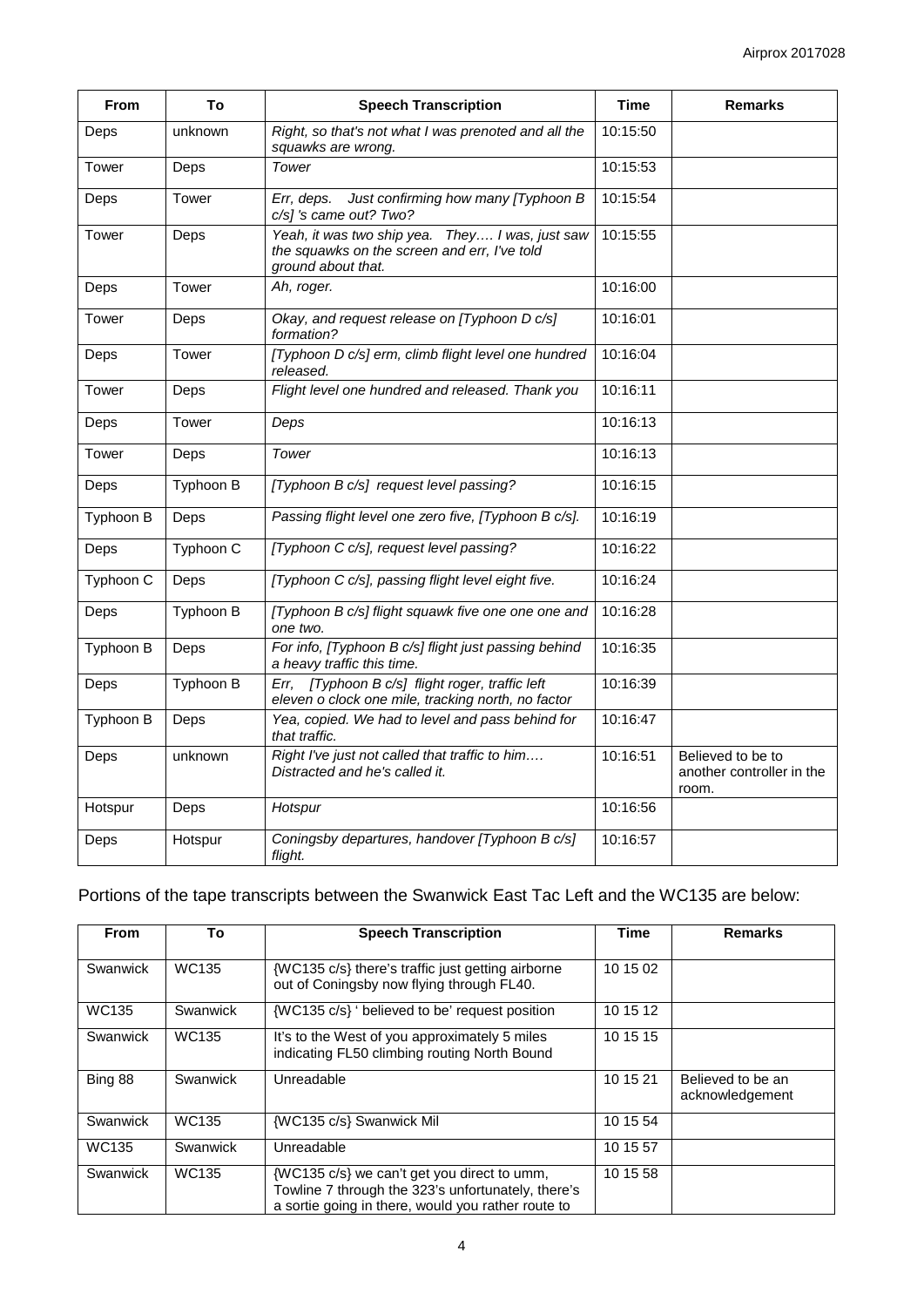| <b>From</b> | To       | <b>Speech Transcription</b>                                                                                                                                                             | <b>Time</b> | <b>Remarks</b>                       |
|-------------|----------|-----------------------------------------------------------------------------------------------------------------------------------------------------------------------------------------|-------------|--------------------------------------|
|             |          |                                                                                                                                                                                         |             |                                      |
|             |          | the West or to the East.                                                                                                                                                                |             |                                      |
| WC135       | Swanwick | Swanwick Mil from {WC135 c/s}if we go direct<br>'BROKEN', then to Towline 7 does that keep us<br>clear of that                                                                          | 10 16 13    |                                      |
| Swanwick    | WC135    | You'd have to route all the way to Newcastle so<br>NATEB. November, Alpha, Tango, Echo, Bravo<br>and that previously called traffic is now West, 2<br>miles, indicating FL100 climbing. | 10 16 21    |                                      |
| WC135       | Swanwick | Unreadable                                                                                                                                                                              | 10 16 36    | Believed to be an<br>acknowledgement |

### **Analysis and Investigation**

#### **Military ATM**

Figures 1 - 5 depict the positions of the Typhoon and WC135 at pertinent times in the lead up to the Airprox. Screen shots are taken from replays using the Claxby radar feed.

At 10:14:48 (Figure 1), the formation of Typhoons checked in with Coningsby Departures, requesting SID East, FL150 and TS. The Coningsby Departures Controller identified the formation, issued the climb and agreed TS before immediately calling Hotspur on landline to handover a different formation.



Figure 1: Geometry at 10:14:48 (Typhoon 1761; WC135 6073)

At 10:15:15 (Figure 2), the Swanwick East Tac Left passed TI to the WC135 as traffic west, approximately 5nm, indicating FL50 climbing, routing northbound.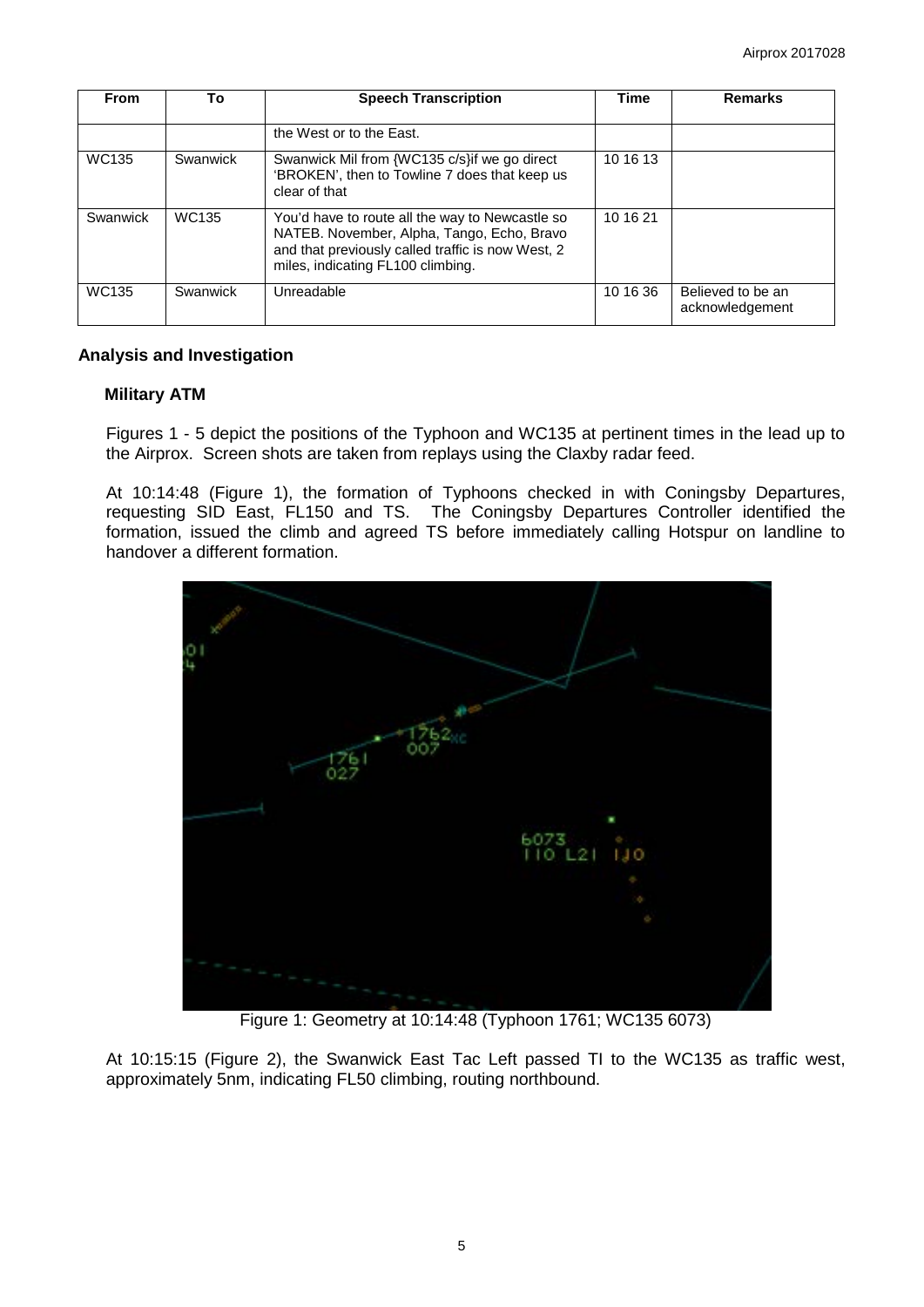

Figure 2: Geometry at 10:15:02 (Typhoon 1761; WC135 6073)

At 10:16:15: (Figure 3), the Coningsby Departures controller requested the level passing of each Typhoon in order to verify mode C. No TI was passed on the conflicting traffic. At 10:16:21, the Swanwick East Tac Left updated TI to the KC135 as traffic west, 2nm, indicating FL100 climbing.



Figure 3: Geometry at 10:16:15 (Typhoon 1761; WC135 6073)

At 10:16:28 (Figure 4), the Typhoon formation was instructed to change squawk in preparation for handover to the next agency. The lead Typhoon responded that they were just passing behind 'heavy traffic' [meaning a large aircraft].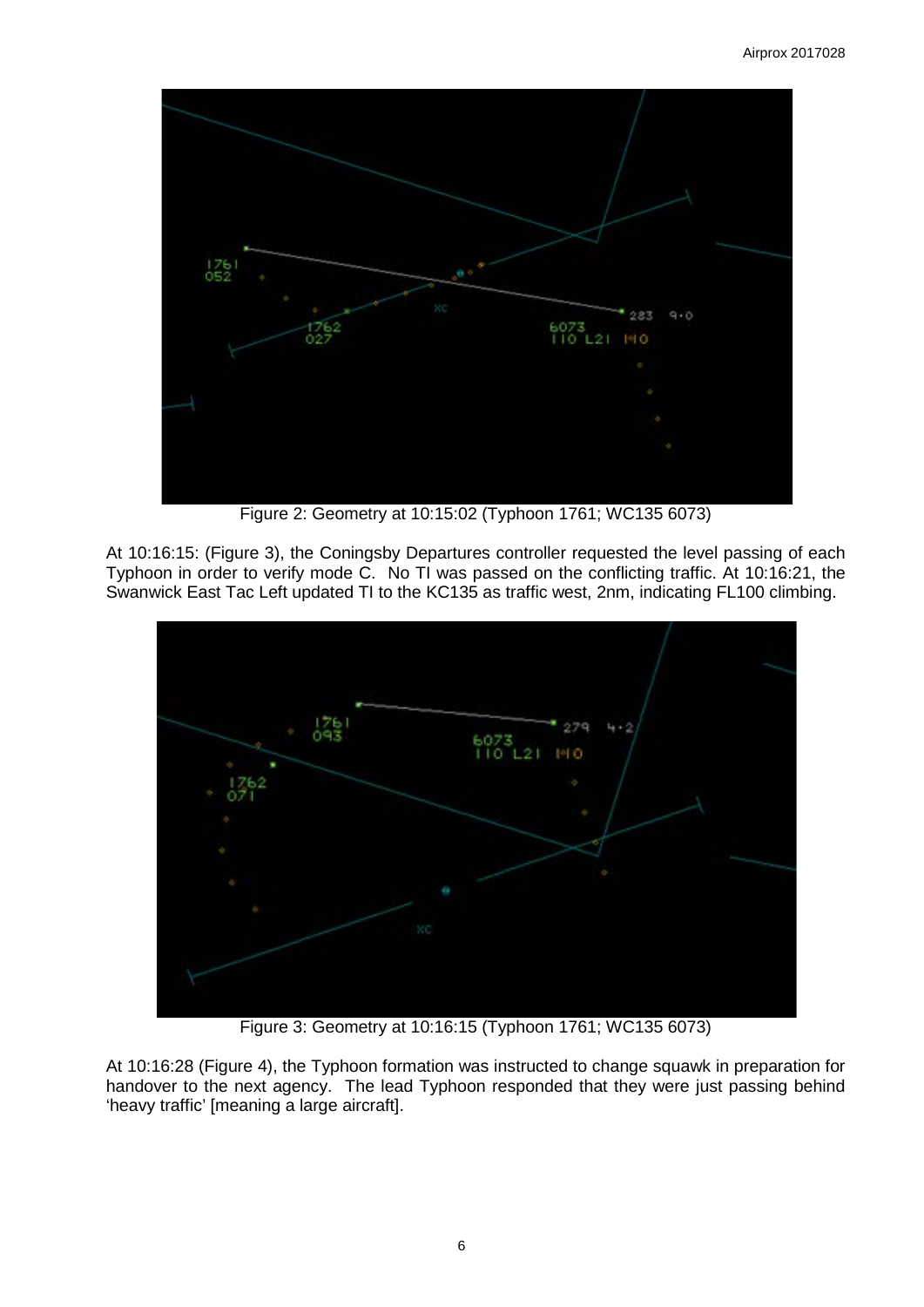

Figure 4: Geometry at 10:16:28 (Typhoon 1761; WC135 6073)

At 10:16:39 (Figure 5), the Coningsby Departures controller passed TI to the Typhoons on traffic left, 11 o'clock, 1nm, tracking north, no factor. This was the traffic the Typhoons had already stated they were passing behind, achieving a CPA of 1nm.



Figure 5: Geometry at 10:16:39 (Typhoon 1761; WC135 6073)

The Coningsby Departures controller had been operating band-boxed as Departures and LARS until the start of a relatively busy departure wave, by which time LARS was split out. It was noted that the traffic complexity and intensity that day was higher than it had been in the previous 3 months and that background noise was high due to the air conditioning being broken and sufficient ventilation only achieved by opening the Approach Room door. Although the controller involved had maintained currency throughout, replicating the background noise and multiple landline inputs associated with live controlling is not feasible when utilising ATA (computer based training aid).

When the Typhoon formation got airborne, they were not displaying the expected squawks, therefore code-callsign conversion did not display the anticipated details on the Departures controller's screen. Coupled with only 2 aircraft departing rather than the pre-noted 3, the changes led to the Departures controller becoming confused and having their capacity taken up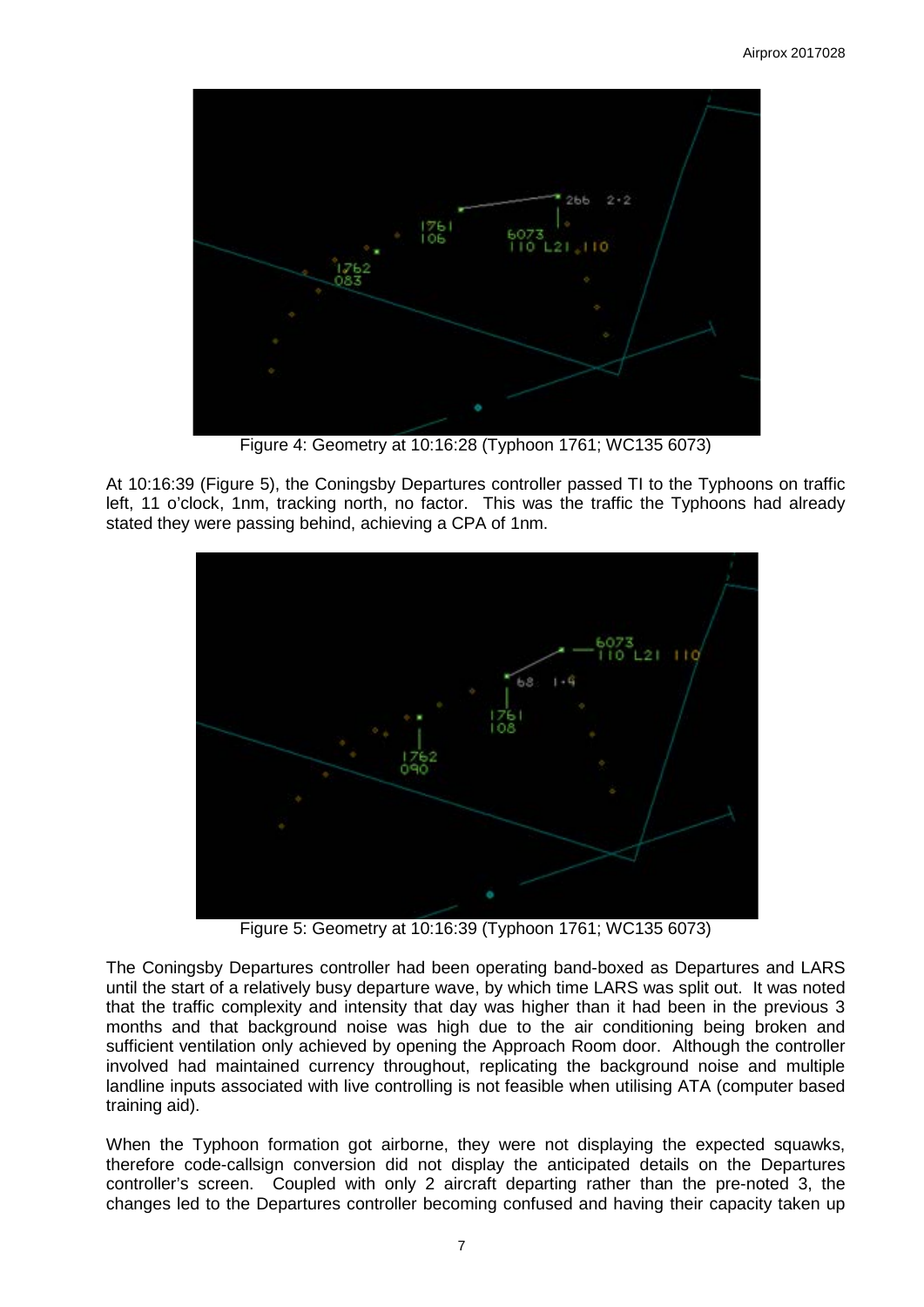with resolving the issue. This was also evident in the controller using the incorrect aircraft call sign when handing over a different formation in the minutes prior to the Airprox.

The Coningsby Departures controller had seen the conflicting WC135 at FL110, which prompted a climb out restriction of FL100 on a later departing singleton. Unfortunately, they did not make the connection between the traffic at FL110 and the formation of Typhoons already climbing out to FL150. With the Typhoons under TS, the controller should have passed TI on the WC135; however, the distraction caused by the changes to the formation meant that TI was not passed.

The Swanwick East Tac Left was working a high traffic load, which was compounded by them not being able to hand traffic to the NE sector (also high traffic load) until well past the standard handover point. The controller passed TI to the WC135 when the Typhoon formation was climbing through FL50, and then updated it as the conflicting traffic continued to climb through FL100 towards the KC135 at FL110.

Since the incident, Coningsby ATC have updated their procedures for any amendments to squawks or numbers in formations to ensure that all relevant parties are informed. The controlling cadre have also been reminded of the importance of awareness of their own and others' capacity, and how to prevent overload.

## **UKAB Secretariat**

The Typhoon and WC135 pilots shared an equal responsibility for collision avoidance and not to operate in such proximity to other aircraft as to create a collision hazard<sup>[2](#page-7-0)</sup>. The incident geometry was converging and the Typhoon pilot was required to give way to the WC1[3](#page-7-1)5<sup>3</sup>, which he did.

#### **Comments**

#### **HQ Air Command**

This incident took place when there were particularly high traffic levels for all controllers involved. A number of aircraft were departing to conduct training in the Managed Danger Areas (MDAs) and the terminal controller was working particularly hard to ensure that the aircraft departed and were handed over to the next controlling agency. The controller's SA was disrupted by a change of transponder codes and a reduction in the number of aircraft compared to that which he was expecting for the formation involved in the Airprox. In trying to resolve this issue and thus reestablish accurate SA, he did not assimilate that the WC135 was a factor for the departing formation (though he had placed a climb out restriction on a following aircraft based on the position of the WC135).

The Typhoon pilot was visual with the WC135 though and took action to avoid it; it was unfortunate that at some point during the Typhoon's manoeuvring a TCAS RA was triggered on the WC135, but since he was visual throughout there was never any risk of collision.

All three available barriers worked to some extent – the TCAS on the WC135 interacted with the Typhoon's transponder; the Swanwick(Mil) controller passed TI on the Typhoon to the crew of the WC135; and the Typhoon pilot looking out visually acquired the transiting tanker and was able to avoid it. However, much came out of the investigation into this incident, particularly with respect to procedures for informing those that need to know of changes to departure details (squawks, number of aircraft) and identifying when the limits of controlling capacity are being reached.

This incident shows that no one single barrier can be relied upon to be fully effective, hence the need to adopt a layered approach to mitigating the risk of MAC.

l

<span id="page-7-0"></span><sup>2</sup> SERA.3205 Proximity.

<span id="page-7-1"></span><sup>3</sup> SERA.3210 Right-of-way (c)(2) Converging.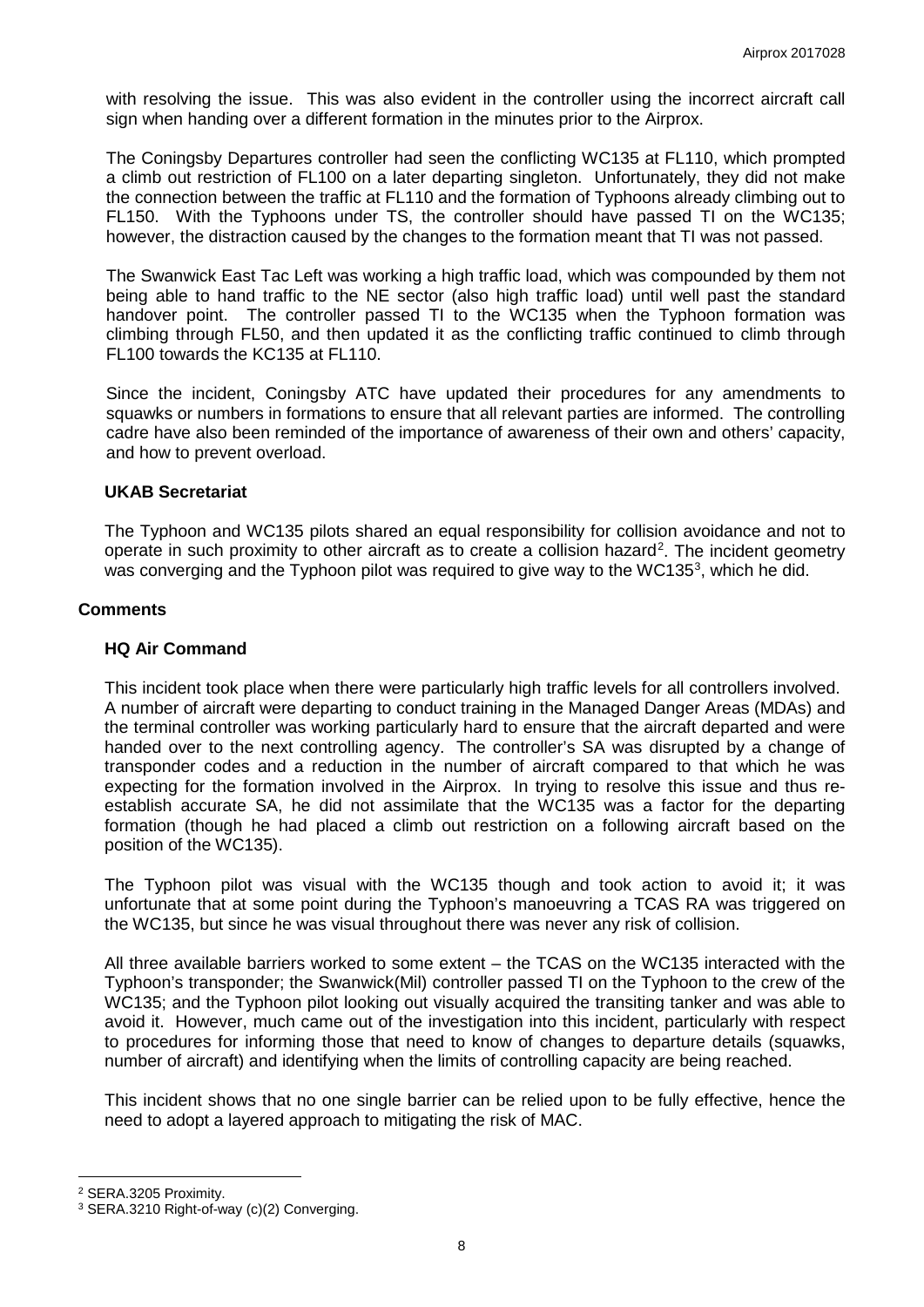# **USAFE**

Both the Coningsby Departures controller and the Swanwick Mil controller were busy to a greater and lesser degree and both allowed themselves to be distracted from their primary tasks; in the case of the Departures controller, seemingly little aided by the ACR supervisor. In the event, the Typhoon pilot saw and avoided the WC-135 while the WC-135 pilot reacted to the TCAS RA triggered by the close passage of the Typhoon.

#### **Summary**

An Airprox was reported when a Typhoon and a WC135 flew into proximity at 1016 on Wednesday 1<sup>st</sup> March 2017. Both pilots were operating under VFR in VMC, the Typhoon pilot in receipt of a Traffic Service from Coningsby and the WC135 pilot in receipt of a Traffic Service from Swanwick(Mil).

# **PART B: SUMMARY OF THE BOARD'S DISCUSSIONS**

Information available consisted of reports from the pilots of both aircraft, transcripts of the relevant RT frequencies, radar photographs/video recordings, reports from the air traffic controllers involved and reports from the appropriate ATC and operating authorities.

The Board first discussed the actions of the Typhoon pilot. He was receiving a Traffic Service from Coningsby and could reasonably have expected to receive Traffic Information on the WC135, nevertheless under a Traffic Service the responsibility for avoiding other traffic was still his own, whether or not it was called to him. Under the rules of the air it was for him to give way to the WC135, who was converging from the right; in the event, he did see the WC135 in time to give way, and took avoiding action by descending slightly and turning. Some members wondered whether he could have been expected to see the WC135 before he did, and therefore avoid it by a greater margin, but it was quickly agreed that his actions ensured that there was adequate separation (1nm), it was just unfortunate that his trajectory set off a TCAS RA for the WC135.

Turning to the WC135 pilot, the Board heard that he was also receiving a Traffic Service, this time from Swanwick(Mil), but that he had received timely Traffic Information when the Typhoon was passing FL50 which was then updated as they passed FL100. Some members wondered whether he could have done more; having been given the Traffic Information he had the situational awareness that it was climbing out towards him. However, his report indicated that he hadn't become visual with it until it was 1nm away, by which time the Typhoon pilot had already become visual and taken action. In the end the Board agreed that there was little else he could have done to avert the Airprox.

The Board then looked at the actions of the Swanwick(Mil) controller. He had correctly given Traffic Information to the WC135, and had updated it. Noting that he was very busy, the Board thought that despite his opinion in his report that perhaps he should have called Coningsby with Traffic Information, it was unlikely that this would have made much difference. The Coningsby controller had already seen the traffic and had imposed a climb-out restriction against it for another aircraft so he was already aware that it was present; furthermore, given that the Coningsby controller was also very busy, he was unlikely to have been able to take a call from Swanwick(Mil) anyway. Military controllers on the Board stated that Swanwick(Mil) could not be expected to give Traffic Information to every airfield that they passed; they relied upon airfields seeing their squawk and calling for coordination if necessary.

Finally, the Board turned to the actions of the Coningsby controller, they were informed that, prior to this day, Coningsby traffic levels had been low and so controllers had kept current by using a synthetic procedures training aid. However, even with using the training aid, it was very difficult to match the complexity of the scenario that the controller was faced with on the day. That said, there was nothing to suggest that the controller felt out of practice and he had not reported a lack of currency in any of his reports. Noting that there was a lot happening at the time, with Hotspur calling for information and multiple departures, the Board could see how the incorrect squawks on the Typhoons would cause a distraction. Nevertheless, controlling members of the Board noted that the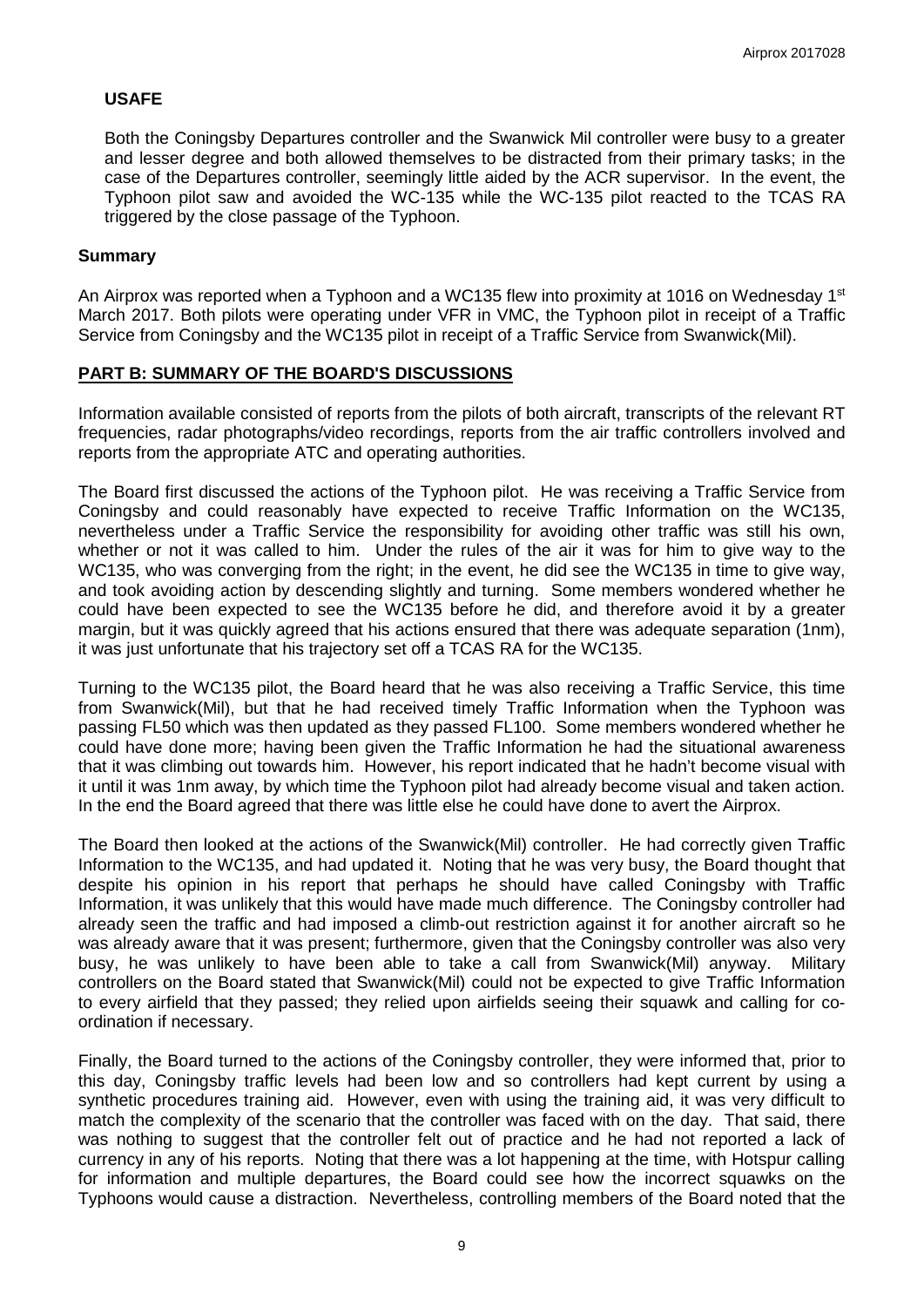adage 'control first, admin later' applied here; the controller could have allowed the Typhoons to continue with the wrong squawks, letting the Supervisor deal with the admin side. He was expecting the Typhoons to get airborne, and they called him with the correct callsign, so he could have identified them using a method other than the squawk, which he did, and continued with his other priorities. Whilst on the line to the ADC to question the squawks, he put in place a climb-out restriction against the WC135, so he had seen it on his radar, but for some reason did not assimilate that it would also affect the Typhoons that were already airborne. Ultimately, the Board thought that he had allowed himself to become distracted by the circumstances, which led to a lack of Traffic Information to the Typhoon pilot.

The Board briefly looked at the role the Supervisor had to play. Noting that it was very busy in the ACR, the Supervisor was present and some members wondered whether he was watching the incident unfold when some intervention was necessary. However, others pointed out that he reported that he had tried to ease the burden on the Departures controller by offering to conduct a handover, but that the Departures controller was already doing it. He was also trying to sort out the error with the squawks, which controlling members noted was a fiddly process. Having noted that the controller had placed a climb-out restriction on traffic climbing out against the WC135, members concluded that the Supervisor had thought that the controller had seen it and would call it to the Typhoon. The Board agreed that there was a fine line between helping and hindering when supervising; nevertheless, they thought that he could have made it clear to the controller that he would deal with admin of the squawk issue, allowing the controller to get on with the controlling.

In determining the cause of the Airprox, some members thought that, because the pilots were ultimately responsible for collision avoidance, this was a straightforward conflict in Class G resolved by the Typhoon pilot. However, others opined that because the WC135 was on the radar and the controller was aware of it he should have passed Traffic Information to the Typhoon pilot. After much discussion, the latter view prevailed and the Board agreed that the Coningsby controller had allowed the Typhoon to climb into conflict with the WC135. Notwithstanding, they also agreed that that the complex ATC environment had been a contributory factor which had distracted the controller, who had then not passed Traffic Information to the Typhoon pilot. Turning to the risk, the Board decided that, although safety had been degraded, both pilots were visual with each other, and the Typhoon pilot had taken timely and effective avoiding action. They therefore assessed that there had been no risk of collision - risk Category C.

# **PART C: ASSESSMENT OF CAUSE AND RISK**

Cause: The Coningsby controller allowed the Typhoon to climb into conflict with the WC135.

- Contributory Factor: A complex ATC environment distracted the controller, who did not pass Traffic Information to the Typhoon pilot.
- Degree of Risk: C.
- Safety Barrier Assessment<sup>[4](#page-9-0)</sup>

l

In assessing the effectiveness of the safety barriers associated with this incident, the Board concluded that the key factors had been that:

**ATC Conflict Detection and Resolution** was assessed as **ineffective** because although the Swanwick(Mil) controller passed TI to the WC135 pilot he didn't update it, and the Coningsby Controller did not pass TI at all.

<span id="page-9-0"></span><sup>4</sup> The UK Airprox Board scheme for assessing the Availability, Functionality and Effectiveness of safety barriers can be found on the **UKAB Website**.